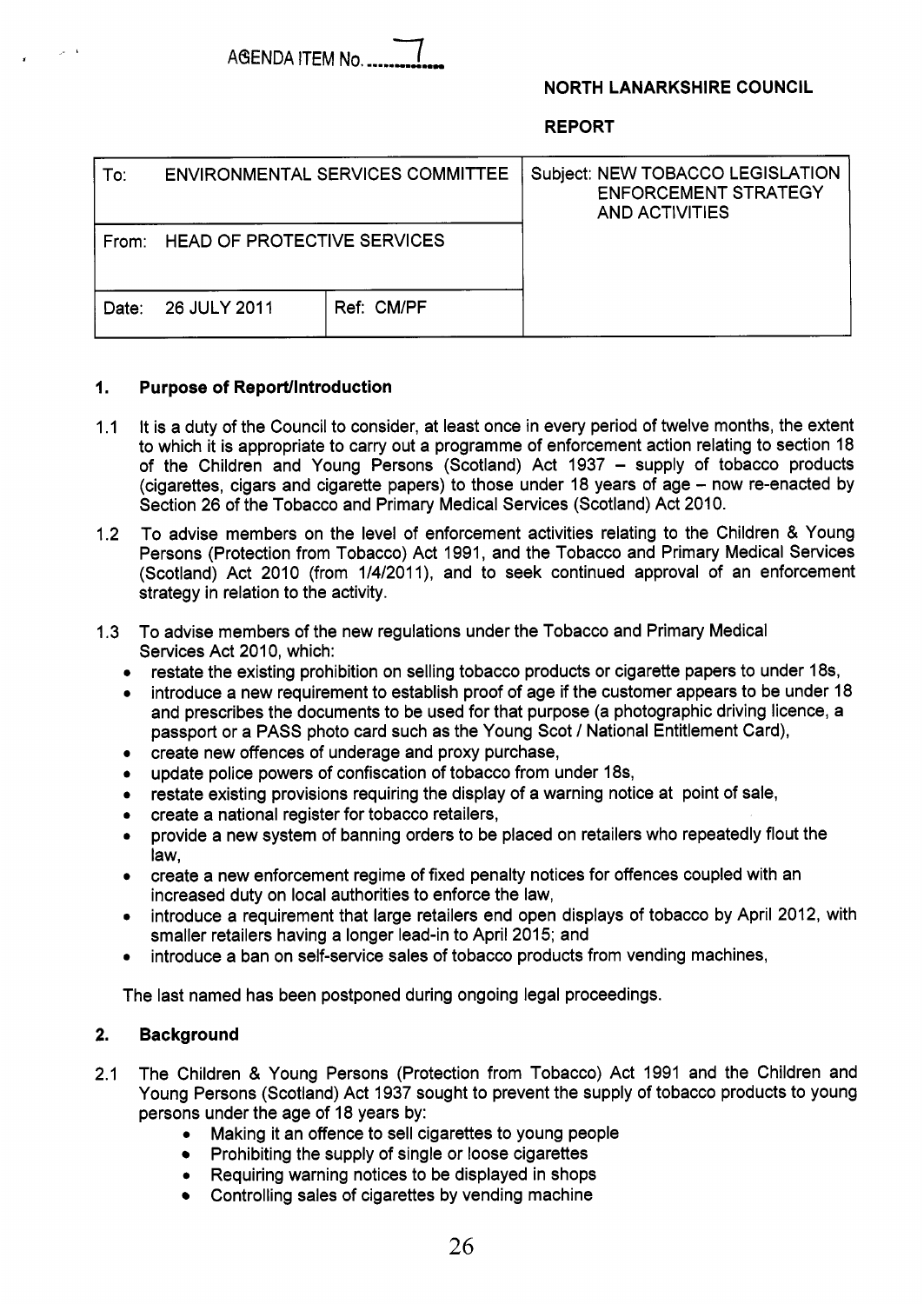The North Lanarkshire Council had a duty under section 6 of the Children & Young Persons (Protection from Tobacco) Act 1991, now under Section 26 of the aforementioned Act of 2010, to carry out an appropriate enforcement programme and to review this programme at least once a year.

- 2.2 The enforcement programme is carried out by the Trading Standards Service of the Protective Services Division.
- 2.3 This report details the Service's Enforcement Strategy in relation to the sale of tobacco products and records the level of enforcement activity carried out by the department during the period 1 April 2010 and 31 March 2011.
- 2.4 The standard return on activities under the Act, as required by the Scottish Government, will be submitted based on the information contained in this report.

#### **3. Considerations**

- 3.1 The Enforcement Strategy shall be:
	- The Trading Standards Service will provide literature to retailers of tobacco, advising  $\bullet$ them of the law and confirming North Lanarkshire Council's commitment to enforcing its provisions.
	- The Service will carry out, as part of the normal pattern of enforcement visits, checks on  $\bullet$ retailers to ensure compliance with the law.
	- Complaints from members of the public about sales to under age persons will be investigated.
	- Written warnings will be issued to specific retailers where illegal sales are suspected to have taken place.
	- The Service will issue fixed penalty notices where breaches of legislation have taken place and report any failure to pay to the Procurator Fiscal for consideration for prosecution.
	- The Service will seek to work in partnership with other services and organisations to raise public awareness and to issue publicity material and other information.
	- An enhanced enforcement programme including covert test purchase exercises will be carried out in line with the Scottish Government's Smoking Prevention Action Plan.
- 3.2 Enforcement Activities

The statistics detailed below relate to the period 1 April 2010–31 March 2011

## **TRADER COMPLIANCE LEVELS WITH REQUIREMENTS TO DISPLAY WARNING NOTICES**

| <b>Visits To Retail</b><br>Outlets | <b>Notices Displayed</b> | <b>Notices Not Displayed</b> | <b>Not Displayed but</b><br><b>Rectified at time of visit</b> |
|------------------------------------|--------------------------|------------------------------|---------------------------------------------------------------|
| 232                                | 212                      | 20                           | 20                                                            |
|                                    |                          |                              |                                                               |

### **ACTIONS**

| <b>COMPLAINTS</b> | <b>WRITTEN</b>  | <b>REPORTS TO</b>        | <b>INFORMATION TO</b> |
|-------------------|-----------------|--------------------------|-----------------------|
| <b>RECEIVED</b>   | <b>WARNINGS</b> | <b>PROCURATOR FISCAL</b> | <b>TRADERS</b>        |
|                   | 20              |                          | 462                   |

### **TEST PURCHASES**

| <b>ATTEMPTS</b> | <b>SALES</b> | % SALES |
|-----------------|--------------|---------|
| 146             | 18           |         |